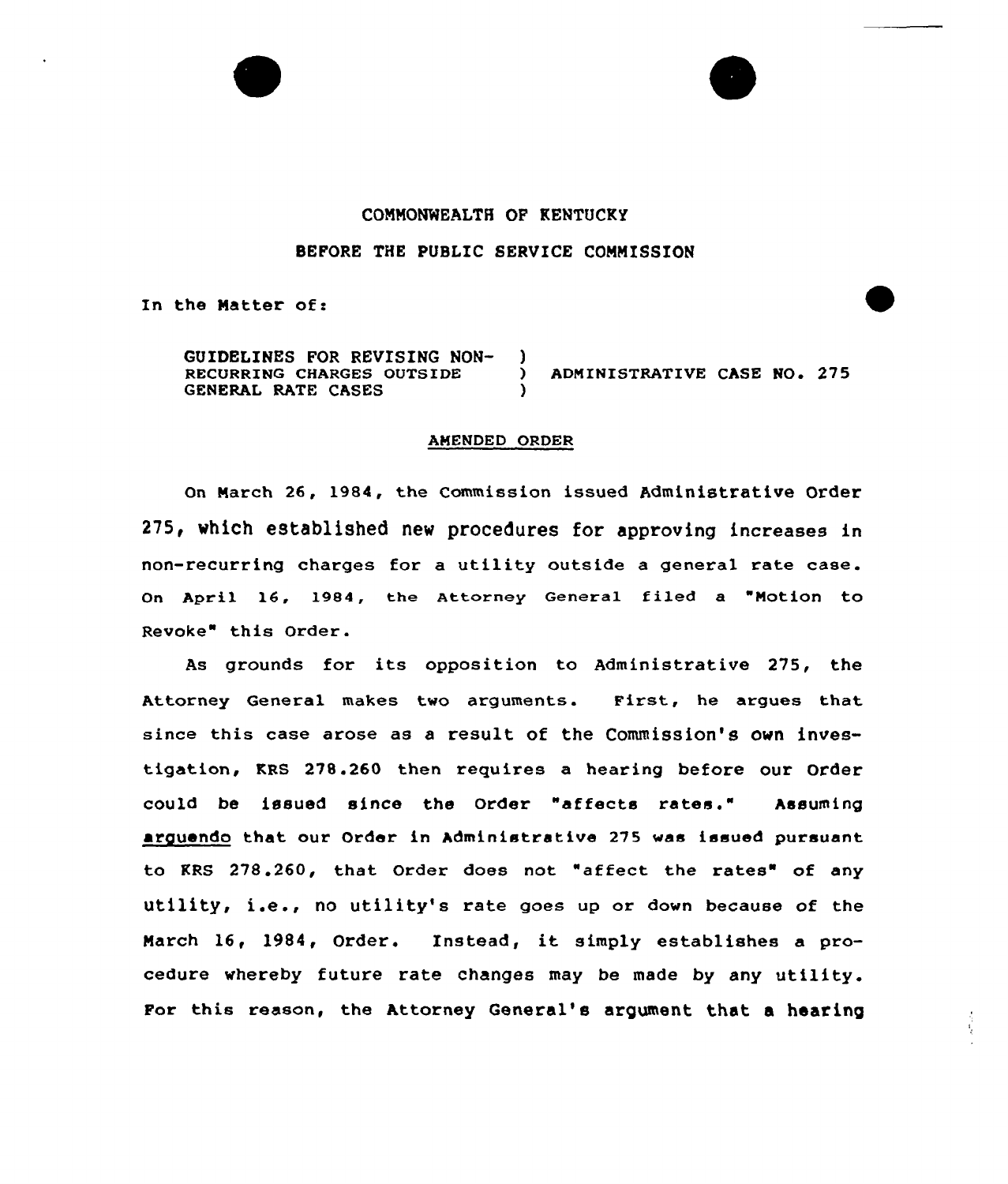



was required to be held before the Order in Administrative 275 could be issued has no merit.

The second argument made by the Attorney General is that the procedures set forth in Administrative 275 cannot be implemented without promulgating <sup>a</sup> formal regulation as required by KRS 13. KRS 13.0BO(3) states in relevant part:

"Regulation means each statement of general applicability issued by an administrative body that implements, interprets, or prescribes law or policy, or describes the organization procedure, or practice requirements of any administrative agency. (Emphasi supplied.)

The Kentucky Court of Appeals has recently held that a statement by an administrative agency of general applicability that implements ox intexpxets <sup>a</sup> statute and "affects private rights" must be filed as a regulation pursuant to KRS  $13.$ <sup>1</sup> Moreover, HB 334, which became effective on April 13, 1984, requires that all matters relating to "applications" to an administrative agency be  $\text{codified}$  into regulation form.<sup>2</sup> For these reasons, the Commission agrees with the Attorney General that the procedure for filing changes to non-recurring charges should be promulgated as a regulation. This amendment to 807 KAR 5:011 will. accordingly, be filed with the Legislative Research Commission for publication in the July Administrative Register.

The reasoning of the Commission in adopting procedures for reviewing increases in non-recurring charges outside a general

 $1$ Vincent v. Conn, Ky. App., 503 S.W.2d 99, 101 (1979).  $2$ KRS 13A.100.